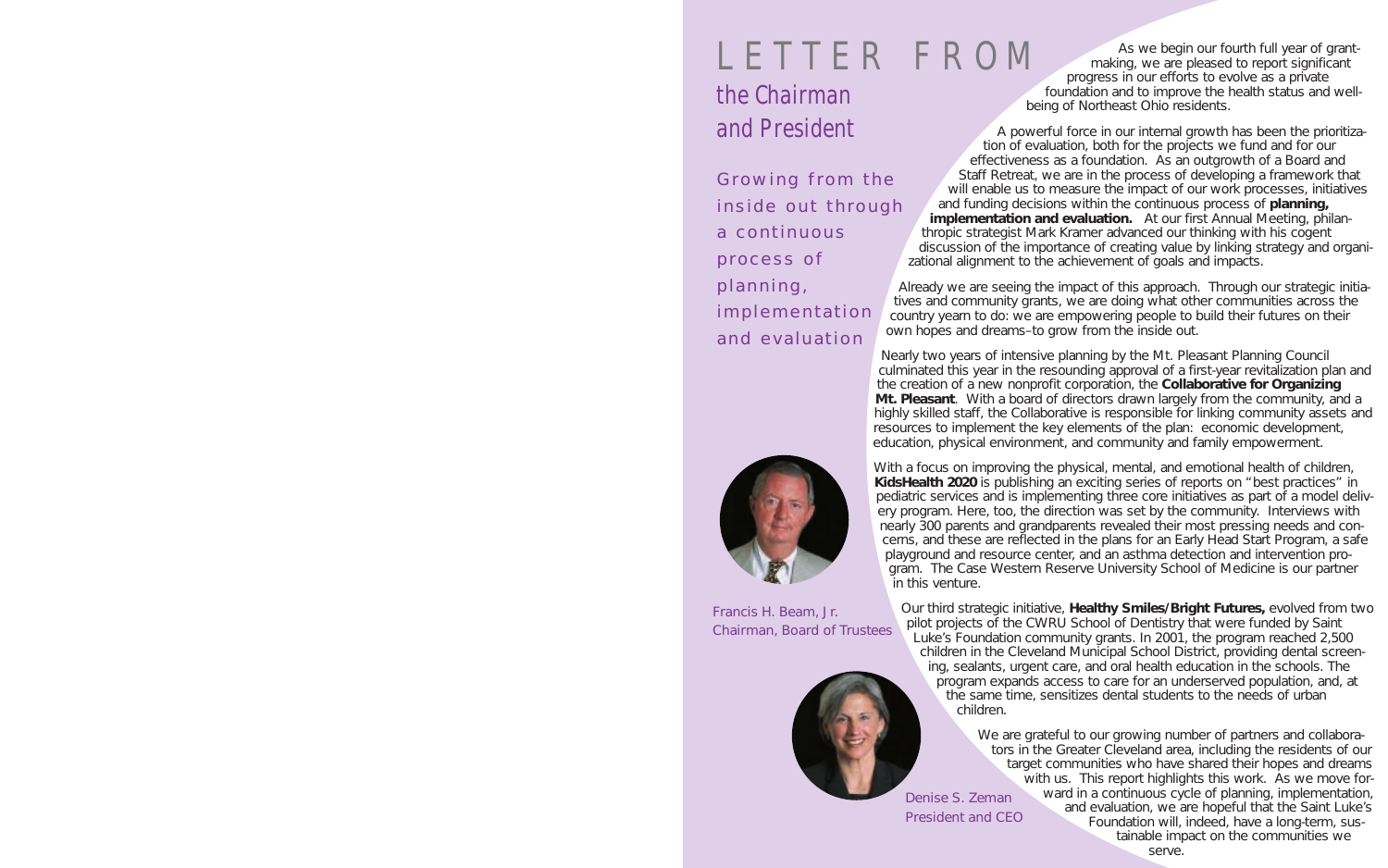"Healthy Smiles–Bright Futures" reaches 15,000 children in Cleveland's Municipal Schools with dental screening, sealing, and referral to ongoing care as well as dental health and hygiene education. CWRU dental students are exposed to public health dentistry throughout their training, and access to community-based care for poor children is increasing.

**"When every Cleveland child has a "dental home" and when every Cleveland child has the same health benefits, especially oral health, as a suburban child, our work is done."**

**–James A. Lalumandier, DDS, MPH**

Municipal Schools; seal the permanent molars in second and sixth grade children; and provide dental care to children who have dental disease. A long-term goal is to improve access to care for poor children by incorporating public health training in the dental school curriculum and encouraging practitioners to practice in underserved areas.

On average, 80 percent of dental disease is found in 20 percent of children, chiefly in poor, inner city children who lack a "dental home." As a result, regular care that can prevent tooth decay and promote oral hygiene is not provided. Short-term jectives are to provide oral health and hygiene education to children, parents, and teachers in the Cleveland

## HEALTHY SMILES– BRIGHT FUTURES

### Initiative

 $_{check}$   $\odot$  bad chart 2  $\sim$  3  $\sim$  3

Four years ago, children in a few elementary schools near Case Western Reserve University were bused in to the School of Dentistry for examina-

tions and sealants. The majority of Cleveland's school children–most from families poor enough to qualify for the free meals program–received no care. In 1998, with the leadership of Dr. James A. Lalumandier, chair of Community Dentistry at CWRU, and a grant from the Saint Luke's Foundation, a smallscale school-based pilot program was launched to demonstrate the feasibility of bringing dentistry to the schools. Both the pilot and a second SLF grant to expand the program to many more schools, were immediately successful. Children were more comfortable in their own environment and missed little class time; teachers and parents became more aware of the need for oral hygiene and preventive care; and the dental students providing the service were sensitized to the needs, dental and otherwise, of poor children.

In August of 2001, the Foundation established "Healthy Smiles–Bright Futures" as a strategic initiative. By October, the program was operating in all 101 elementary and middle schools throughout the Cleveland Municipal School District. At the same time, the School of Dentistry revamped its curriculum to include a required first-year course in "Outreach Preventive Dentistry," which includes a four-week practicum in the sealant program. Throughout the remainder of the school year, third- and fourth-year dental students give dental exams, apply sealant to the 6- and 12 year molars (teeth that most often decay), and refer children who need follow-up care to a network of Cleveland dentists. In addition to the individual care, the program presents assembly and classroom programs in all the schools on dental health, hygiene, and nutrition and consults with teachers and parents.

> "Healthy Smiles–Bright Futures" is a collaborative effort of the Cleveland Municipal School District and the Case Western Reserve University School of Dentistry.

Dental Staff

Dr. James A. Lalumandier Dr. Kristin Williams Dr. Rose Kennedy Carolyn Reid Connie Watkins Nancy Wadsworth Kerry Boulton Chris Lockhart

Ensuring dental health for all of Cleveland's school children

**P**



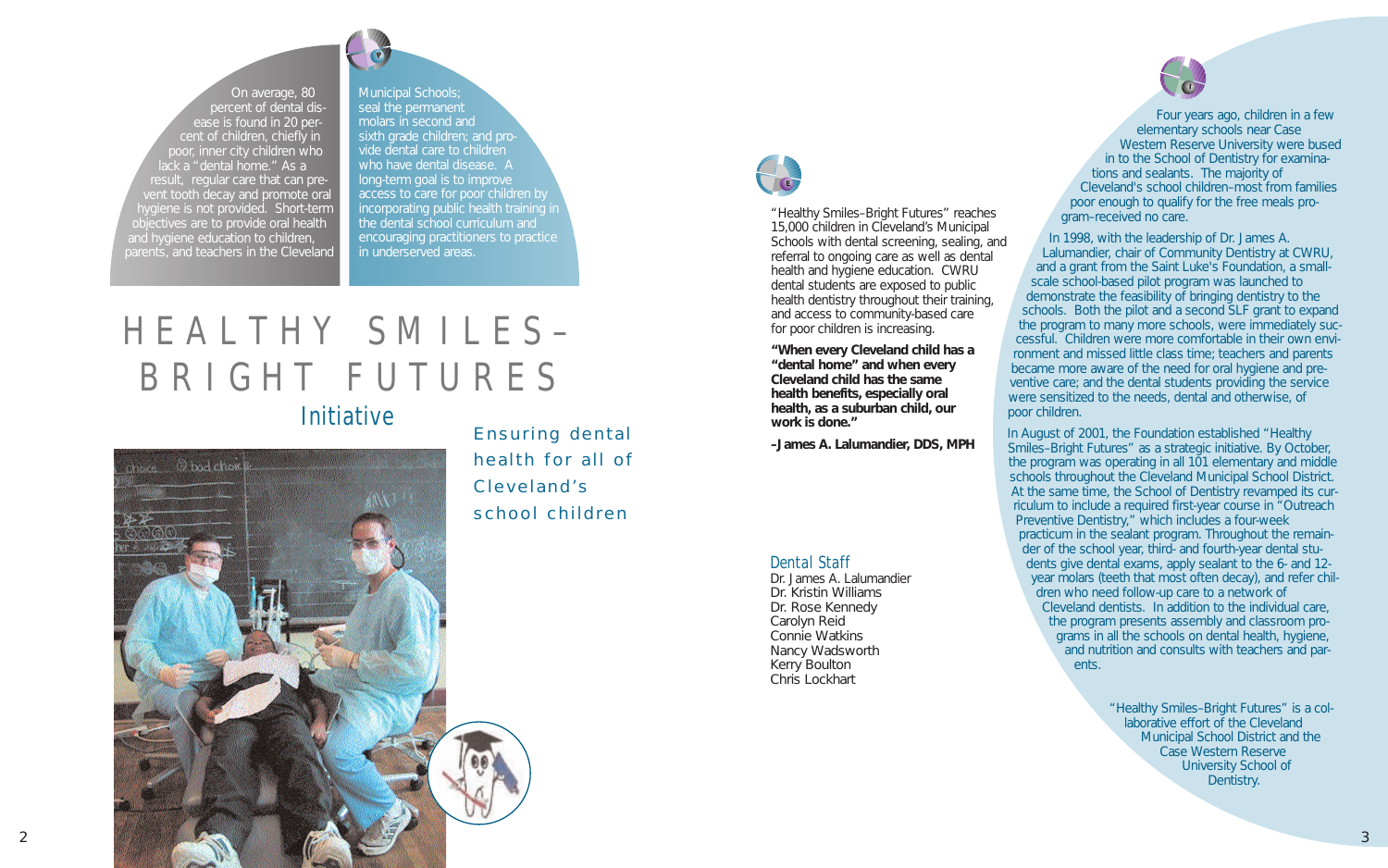### KidsHealth 2020 Initiative

Improving the physical, mental, and emotional health of children



A two-year planning process by a multidisciplinary Think Tank, working in concert with community residents, has identified promising approaches to a communitybased health care delivery system.

Reports of best practices in each area are being published and disseminated to Greater Cleveland health and human services providers. Findings from the Think Tank research and in-depth interviews with 277 primary caregivers of children under age 10 were used to develop a model program that reflects the concerns and priorities of both groups through three core initiatives:

- **1. An Early Head Start program to enhance school readiness, promote positive parent-child interaction, and facilitate families' access to mental and behavioral health services;**
- **2. A playground and resource center to provide a safe site for recreation and to serve as a gateway to other KidsHealth 2020 programs and services;**
- **3. An asthma detection and intervention program to offer screening, early identification, coordination of treatment, and parent education related to this chronic childhood disease, which is prevalent in the community.**

**Healthy** children are the foundation for healthy communities, today and tomorrow. As we work with communities historically served by Saint Luke's Medical Center, we will go beyond the traditional methods of health care delivery to improve access to care (particularly for chronic conditions) and behavioral health services. In addition, we will seek to increase the community's resources, such as safe play areas and developmental preschool programs that promote healthy social growth and school readiness.

A healthy child performs developmentally appropriate tasks unhindered by physical, mental, or emotional problems that reduce longevity or quality of life and is protected by family and community from biological, social, and environmental threats to growth, development, and well-being.

### Think Tank

Lynn Cates, M.D. Sandra Chappelle John Corlett Claudia Coulton, Ph.D. Leona Cuttler, M.D., Project Director Dan Flannery, Ph.D. Heidi Gartland Joseph Gauntner William D. Hayes, Ph.D. Gretchen Holsinger Kunkel Marianne Lax Joyce Lee, Project Co-Director James Leu, M.D. Lolita McDavid, M.D. James Quilty, M.D. Susan Redline, M.D. Wornie Reed, Ph.D. David Reines J.B. Silvers, Ph.D. Ken Slenkovich Ben Zelman

### Initiative Staff

David Kantor Christie Manning Leah Gary Shaikh Scott Sutorius







"By working closely with Mt. Pleasant residents and leading health and social service organizations in the region, and being open to doing things in non-traditional ways, we have created a set of innovative services that will have a significant and lasting impact on the overall well-being of young children and their families."

–Joyce Lee, Co-Director

As implementation progresses, planning will continue to involve the community in developing an approach that is both flexible and specific in order to be responsive to the children's and families' needs as they arise, yet sufficiently specific to ensure that the programs are meaningful, accessible, and effective. A Program Advisory Task Force will be formed to promote the program in the community, with technical assistance from a communications consulting firm.

KidsHealth 2020 is a collaboration of the Saint Luke's Foundation and the Case Western Reserve University School of Medicine, experts in child health, and residents of the Saint Luke's communities.

Evaluation strategies will be designed to monitor the planning and implementation phases of the program and to measure positive change occurring as a result of the interventions. The longterm goal of KidsHealth 2020 is to improve the health status of children from birth to age 10 in the Saint Luke's area through innovative models that can be replicated in other communities.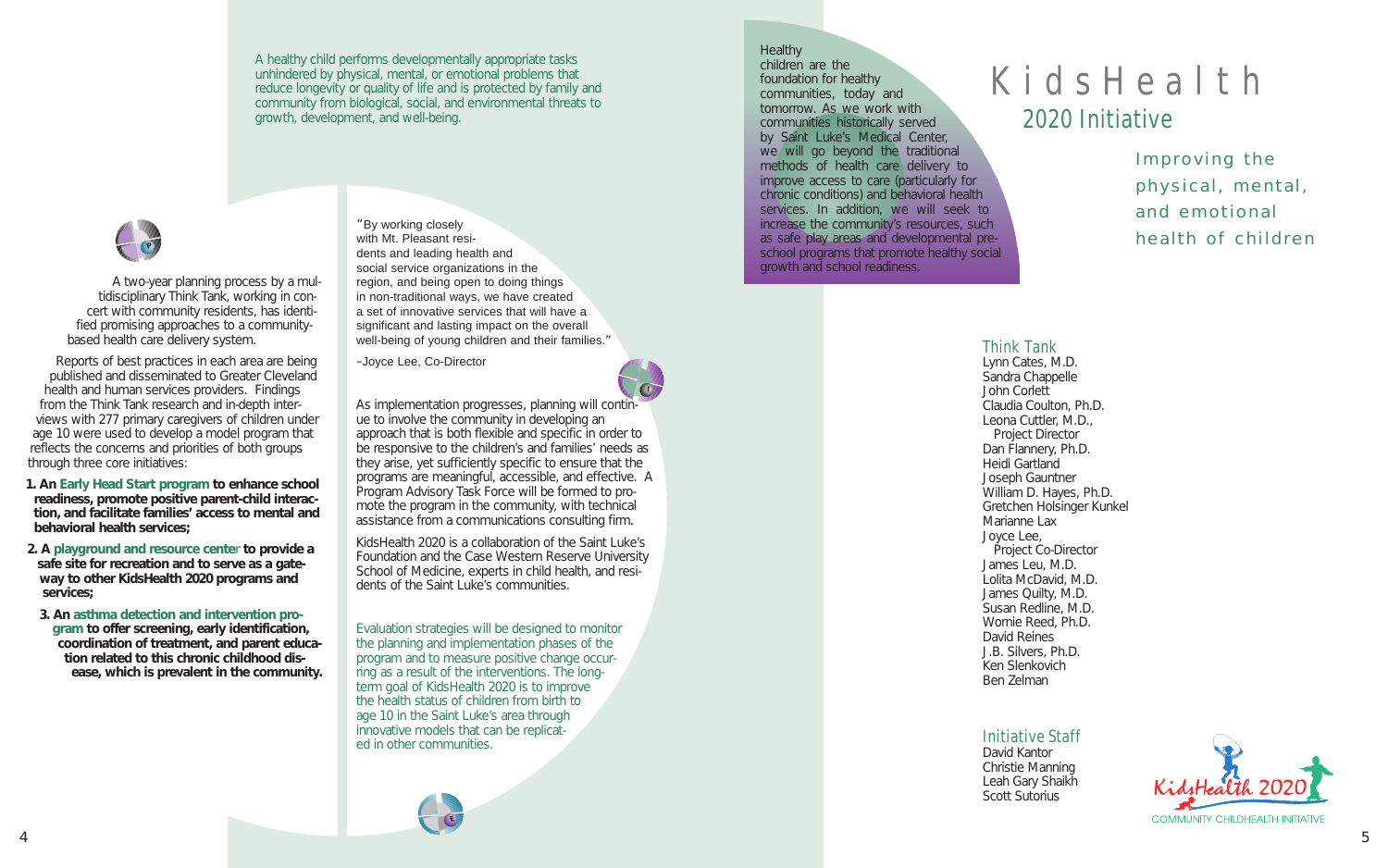### Board of Directors

Beverly Ann Burks Inajo Davis-Chappell Ruth Chatmon Willie Curry Bessie Durr Damien Durr Bobby Favors Reverend Rodney Maiden Charles McDowell Commander Michael McGrath Carlton Moreland Ulysses Oatman Eugene Pearson Odelia Robinson Hiawatha L. Shivers Reverend Michael D. Small Shirley A. Stevens Elder Larry D. Tatum Earl Williams, Jr. Frank C. Williams Denise S. Zeman

Ex-Officio Councilman Zachary Reed

### Collaborative Staff

Debra Lewis-Curlee, Executive Director Tare' Beaver Anthony Thornton Barbara A. Mosby

An 18-month planning process by the Mt. Pleasant community resulted in a **Comprehensive Community Revitalization Plan** and the creation of the **Collaborative for Organizing Mt. Pleasant, Inc.**, a non- profit corporation with responsibility for seeing that the Plan is implemented.

> $\mathsf I$  en goals were developed, with specific objectives and anticipated outcomes, as a basis for seeking applications for relevant projects from organizations and agencies.



To guide the development of strategies for the evolution of a healthy community, the residents of Mt. Pleasant identified four focus areas:

- Economic Development
- Education
- Physical Environment
- Family and Community Empowerment

Three guiding principles were adopted:

- To build on assets of the community;
- To expand the capacity of leaders, organizations, and agencies to collaborate; and
- To increase the overall impact of everyone's work in the community through coordination, collaboration, and planning.

#### Community and Family **Empowerment**

Collaborative staff disseminated guidelines for applying for funds, along with suggested strategies for each of the targeted goals, to residents, faith- and community-based organizations and other agencies interested in working in the Mt. Pleasant community. Staff will provide ongoing technical assistance and monitoring to the funded

projects.

Evaluation criteria based on anticipated outcomes will be developed for each targeted goal as well as for the individ-

ual projects.

A healthy community is one that promotes economic development, educational excellence, and an attractive, safe environment–and one that empowers neighborhoods and families to envision their own future and work together to achieve it.

# MT. PLEASANT

### Collaborative & Plan

### Building a healthy community from the inside out

### The Plan's goals are: Economic Development

1. Strengthen the existing businesses in the Mt. Pleasant community.

### **Education**

2. Increase parental participation in the schools and improve communications between home and school.

3. Improve student attendance and decrease dropout rate in the Mt. Pleasant Schools.

4. Strengthen the relationship between school, home, and public libraries to improve skills and promote lifelong learning.

5. Create in-school centers for community education, training, and services.

### Physical Environment

6. Strengthen the standards of living and behavior to increase community respect and beautification.

7. Increase overall sense of safety of residents, proprietors, workers, and visitors to Mt. Pleasant.

8. Understand and enhance the formal and informal social systems in Mt. Pleasant.

9. Improve and expand communication between residents of Mt. Pleasant and the institutions, organizations, and agencies serving the community.

10. Collaborate with the Cleveland Municipal School District and other partners to improve the safety and utility of school buildings and their campuses in Mt. Pleasant.







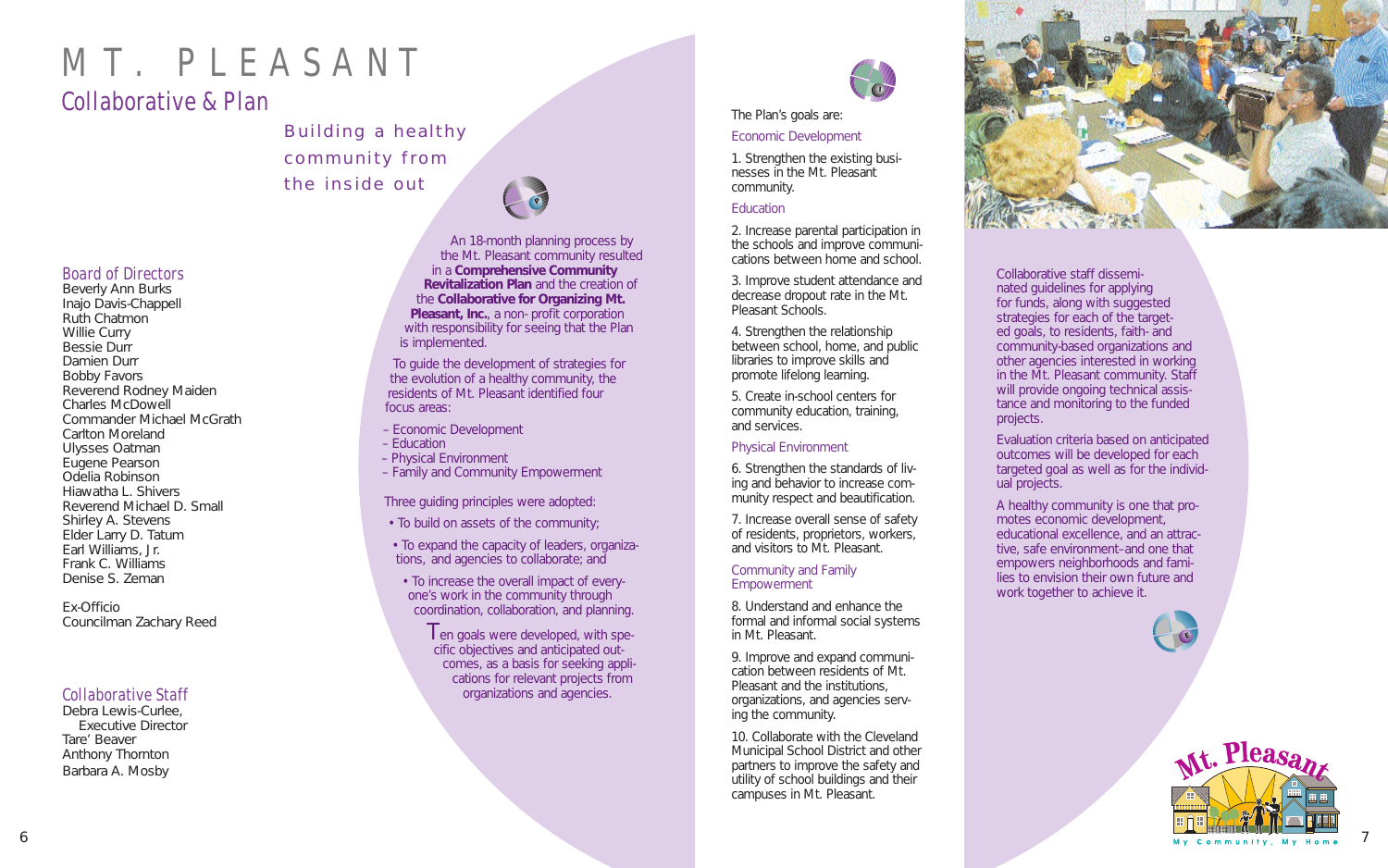In addition to the three major strategic initiatives described on the previous pages, the Saint Luke's Foundation of Cleveland also provides direct financial support through our Community Grants Program to organizations that share our vision of a healthier Greater Cleveland.

Our mission, **to foster and improve the health status and well-being of the people of Northeast Ohio**, underlies all grantmaking decisions. Specifically, we are looking for creative approaches to help communities create safe places in which all families can live, work, grow, worship, and enjoy the benefits of a healthy environment.

**• Enhance community involvement and ownership** in defining priority health and health care needs, designing initiatives to meet those needs, and utilizing existing assets and resources within the community.

Priority is given to programs and agencies serving those neighborhoods previously served by Saint Luke's Medical Center that are intended to:

| <b>Grants Managers Network</b>        | Annual Support                                                             | \$500.00   |
|---------------------------------------|----------------------------------------------------------------------------|------------|
| United Way Services of Cleveland      | <b>Directed Donation</b>                                                   | \$7,500.00 |
| Ohio Grantmakers Forum                | Annual Support                                                             | \$1,052    |
| <b>El Barrio</b>                      | <b>Salary Support for Development</b>                                      | \$54,582   |
| Murtis H. Taylor Multi-Service Center | <b>Computer Learning Center</b>                                            | \$5,000    |
| Mt. Pleasant Community Council        | <b>Computer Equipment</b>                                                  | \$865      |
| AIDS Taskforce of Greater Cleveland   | <b>Housing Conference Support</b>                                          | \$454      |
| <b>Grantmakers in Health</b>          | <b>Annual Support</b>                                                      | \$4,500    |
| Neighborhood Funders Group            | <b>Annual Support</b>                                                      | \$500      |
| The Foundation Center                 | <b>Annual Support</b>                                                      | \$1,500    |
| <b>WEB DuBois Community Center</b>    | <b>Bridge Funding</b>                                                      | \$4,500    |
| The Tides Center/GEO                  | <b>Annual Support</b>                                                      | \$1,000    |
| United WE-CAN                         | Metropatterns Leadership Conference                                        | \$2,500    |
| Ohio Grantmakers Forum                | Online Database of Nonprofit<br><b>Capacity Building Service Providers</b> | \$5,000    |

University Circle, Inc. Annual Support  $\blacksquare$ 

|                                     | \$500.00   |
|-------------------------------------|------------|
| ρh                                  | \$7,500.00 |
|                                     | \$1,052    |
| or Development                      | \$54,582   |
| ing Center                          | \$5,000    |
| ment                                | \$865      |
| ence Support                        | \$454      |
|                                     | \$4,500    |
|                                     | \$500      |
|                                     | \$1,500    |
|                                     | \$4,500    |
|                                     | \$1,000    |
| eadership Conference                | \$2,500    |
| of Nonprofit<br>g Service Providers | \$5,000    |
|                                     | \$100      |

- **Promote healthy behaviors and life styles** through education and outreach that increases the capacity of individuals and families to improve their own health and well-being.
	- **Increase and improve access to health care** that is affordable, high quality, comprehensive, culturally competent, and appropriate.

**• Educate health care professionals** who will serve the health care needs of inner city residents.

**• Increase knowledge** by furthering research on the determinants of health, innovative strategies designed to improve community health and well-being, and the underlying causes of diseases and disabilities prevalent in the communities.

## THE SAINT LUKE'S FOUNDATION OF CLEVELAND, OHIO Community Grants

### Community /Civic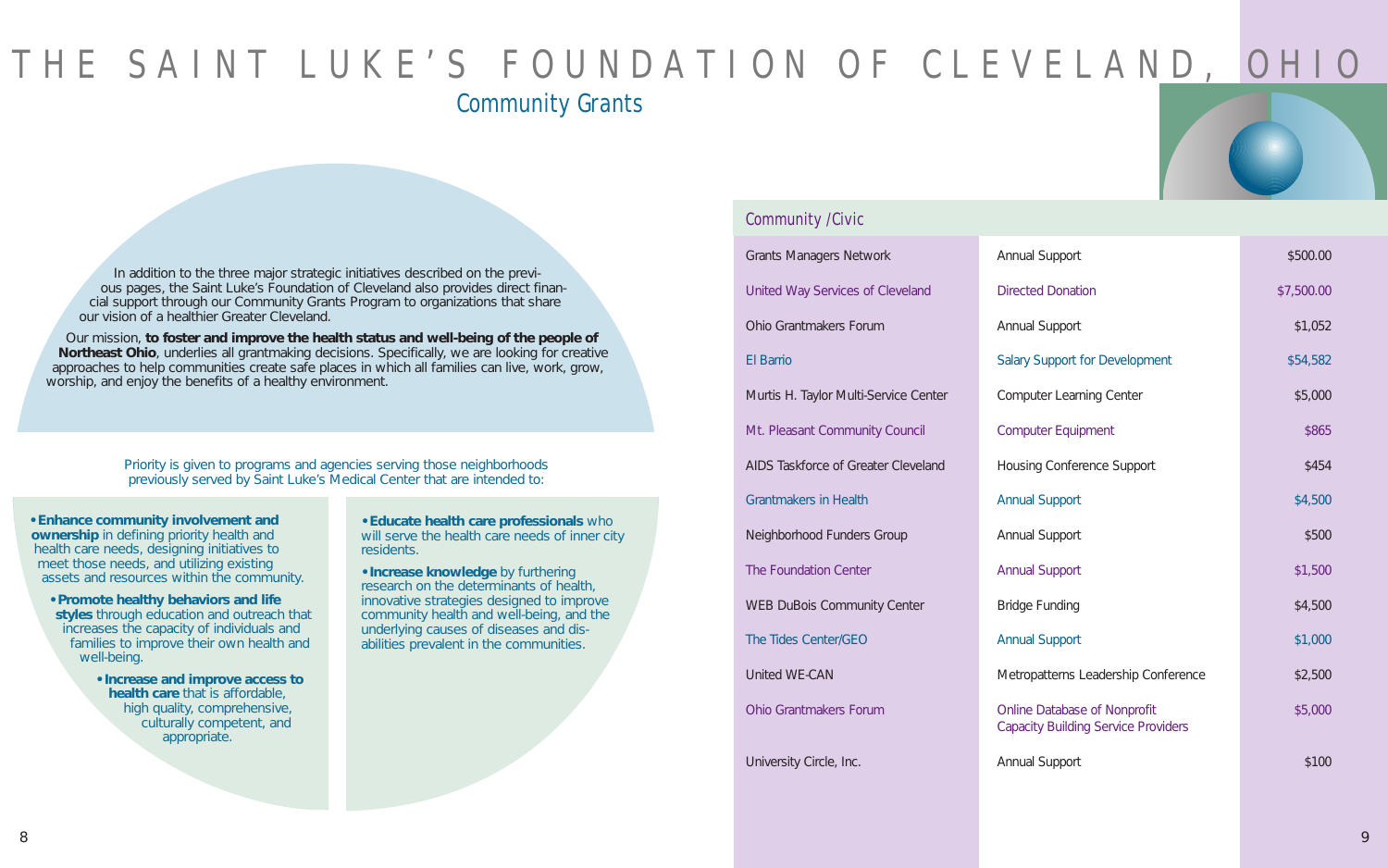### Education

| The University of Chicago                      | Directed Grant from the Cross-Jones Fund                               | \$19,436  |
|------------------------------------------------|------------------------------------------------------------------------|-----------|
| <b>Jobs for Greater Cleveland's Graduates</b>  | <b>Operating Support</b>                                               | \$22,420  |
| Friends of the Cleveland<br>School of the Arts | Operating Support for the YARD Program                                 | \$25,000  |
| Citizen's Academy                              | Integrating Health & Mental<br><b>Health Programming</b>               | \$34,982  |
| Mt. Pleasant Now Development<br>Corporation    | Professional Certification Program                                     | \$5,000   |
| <b>NAACP</b>                                   | Breaking the Barriers of HIV/AIDS in<br>the African American Community | \$200,000 |
| Medical College of Wisconsin                   | Directed Grant from the Cross-Jones Fund                               | \$29,350  |
| The Cuyahoga Community College<br>Foundation   | Evaluation of Healthy Neighborhood<br>Partnership                      | \$35,000  |
| The Institute for Creative Living              | Student Leadership Training Program                                    | \$5,000   |
| MetroHealth Medical Center                     | Pastoral Care Conference Support                                       | \$5,000   |



MetroHealth Medical Center Pastoral Care Department

| <b>Health</b>                                         |                                                                        |           |
|-------------------------------------------------------|------------------------------------------------------------------------|-----------|
| <b>CWRU School of Dentistry</b>                       | Dental Sealant Program                                                 | \$40,787  |
| <b>West Side Ecumenical Ministry</b>                  | <b>Counseling Solutions Program</b>                                    | \$85,000  |
| ALS Association                                       | AAC Device Program                                                     | \$19,750  |
| <b>Federation for Community Planning</b>              | <b>Strengthening Northeast Ohio's</b><br>Public Health System - Year 2 | \$44,980  |
| Cleveland Clinic Health System                        | Independent Evaluation of School<br><b>Based Clinics</b>               | \$14,270  |
| Free Clinic of Greater Cleveland                      | <b>Medical Care</b>                                                    | \$100,000 |
| Murtis H. Taylor Multi-Service Center                 | Gap Funding and Agency Revitalization                                  | \$250,000 |
| The Lesbian/Gay Services Center                       | <b>Operating Support for Health</b><br>Outreach Program                | \$33,381  |
| Olivet Housing & Community<br>Development Corporation | Summer Health Camp                                                     | \$5,000   |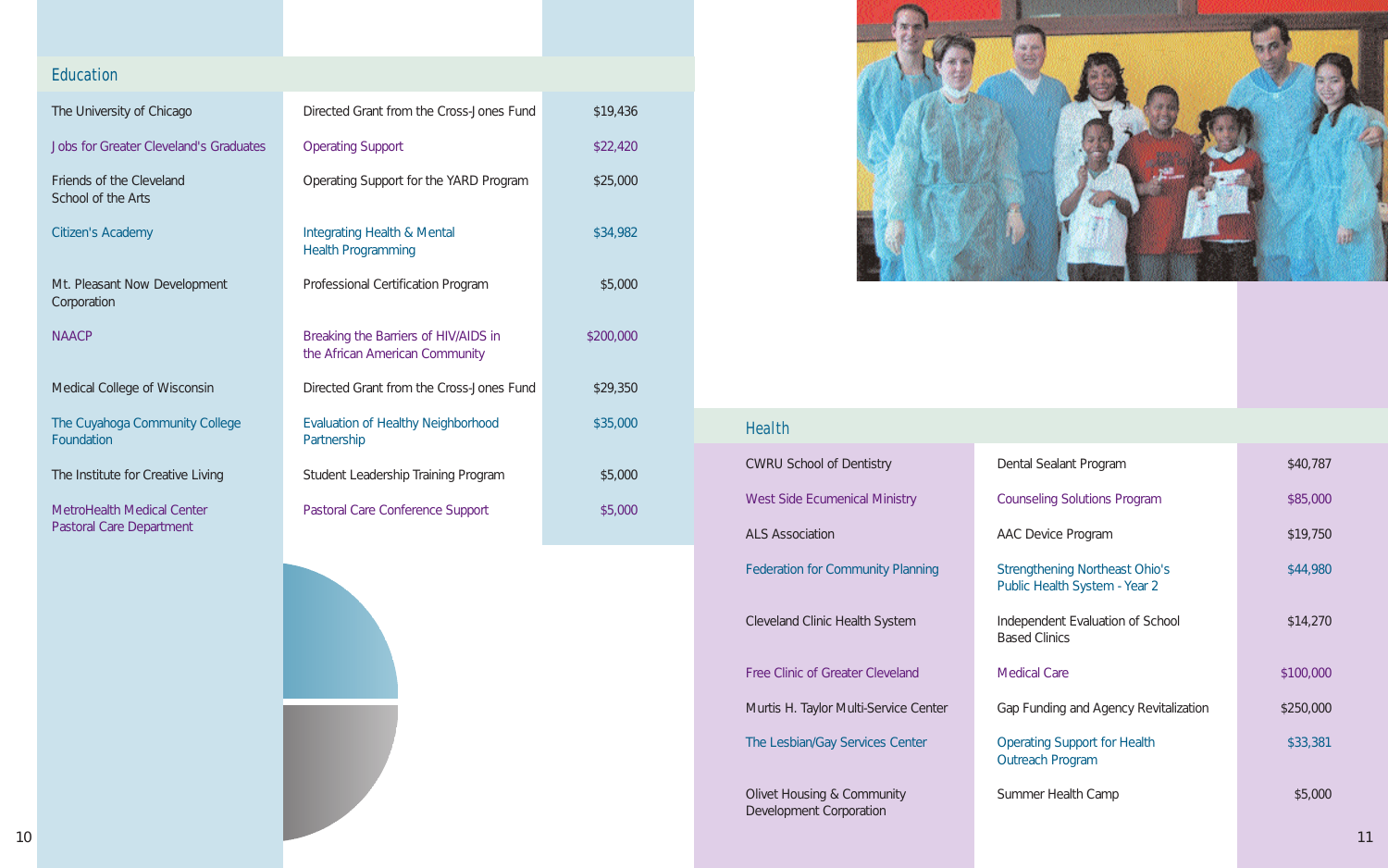| Central Area Satellite Office<br><b>Operating Support</b>       | \$25,754 |
|-----------------------------------------------------------------|----------|
| Crib Care                                                       | \$45,625 |
| Respite Care Program                                            | \$2,500  |
| Clothing, Shower and Laundry Program                            | \$50,000 |
| Summer Lunch Program                                            | \$5,000  |
| <b>CWLA Midwest Region</b><br><b>Training Conference</b>        | \$5,000  |
| Education/Programming/<br><b>Organization Capacity Building</b> | \$40,000 |
| News Coverage of Health and<br><b>Human Services Issues</b>     | \$10,000 |
| Annual Support                                                  | \$250    |
| Teen Violence Program                                           | \$4,975  |
| <b>Strategic Planning Project</b>                               | \$20,000 |
| <b>Operating Support for One Apartment</b>                      | \$57,595 |
| <b>Salary Support</b>                                           | \$15,000 |
| <b>Infant Formula and Bereavement Kits</b>                      | \$5,000  |
| Directed Donation by Retiring<br>SLF Board Member               | \$500    |

### Health cont.

MOTTEP of Cleveland

Planned Parenthood

Cleveland Housing Network, Inc.

The MetroHealth Foundation

St. Vincent Charity Hospital

The MetroHealth Foundation

Boys Hope - Girls Hope

United Way Services of Cleveland Hospice of the Western Reserve

| <b>Conference Support</b>                                                                     | \$5,000  |
|-----------------------------------------------------------------------------------------------|----------|
| Reproductive Health Care<br>Clinic at Preterm, Inc.                                           | \$30,000 |
| <b>Office of Lead Safety Operating Support</b>                                                | \$37,500 |
| Interactive Healthcare & Counseling<br>for Clinically Significant Obesity:<br>A Pilot Project | \$45,920 |
| Lipid Research Clinic                                                                         | \$98,377 |
| Brittingham Library Electronic<br>Upgrade Project                                             | \$35,000 |
| <b>Food and Medical Expenses</b><br>for Group Homes                                           | \$20,000 |
| <b>AIDS Funding Collaborative</b>                                                             | \$65,000 |
| Directed Donation by Retiring<br><b>SLF Board Member</b>                                      | \$500    |



| <b>Human Services</b>                             |                                                                 |          |
|---------------------------------------------------|-----------------------------------------------------------------|----------|
| Retired & Senior Volunteer Program                | Central Area Satellite Office<br><b>Operating Support</b>       | \$25,754 |
| Providence House, Inc.                            | Crib Care                                                       | \$45,625 |
| Kidney Foundation of Ohio                         | Respite Care Program                                            | \$2,500  |
| <b>West Side Catholic Center</b>                  | Clothing, Shower and Laundry Program                            | \$50,000 |
| <b>Cleveland State University</b>                 | Summer Lunch Program                                            | \$5,000  |
| Child Welfare League of America, Inc.             | <b>CWLA Midwest Region</b><br><b>Training Conference</b>        | \$5,000  |
| Brain Injury Association of Ohio                  | Education/Programming/<br><b>Organization Capacity Building</b> | \$40,000 |
| <b>WCPN Cleveland Public Radio</b>                | News Coverage of Health and<br><b>Human Services Issues</b>     | \$10,000 |
| <b>Coalition for Greater Cleveland's Children</b> | Annual Support                                                  | \$250    |
| Jewish Family Service Association                 | Teen Violence Program                                           | \$4,975  |
| Freedom House                                     | <b>Strategic Planning Project</b>                               | \$20,000 |
| New Life Community                                | <b>Operating Support for One Apartment</b>                      | \$57,595 |
| Murtis H. Taylor Multi-Service Center             | <b>Salary Support</b>                                           | \$15,000 |
| Cuyahoga County Board of Health                   | Infant Formula and Bereavement Kits                             | \$5,000  |
| <b>Vocational Guidance Services</b>               | Directed Donation by Retiring                                   | \$500    |

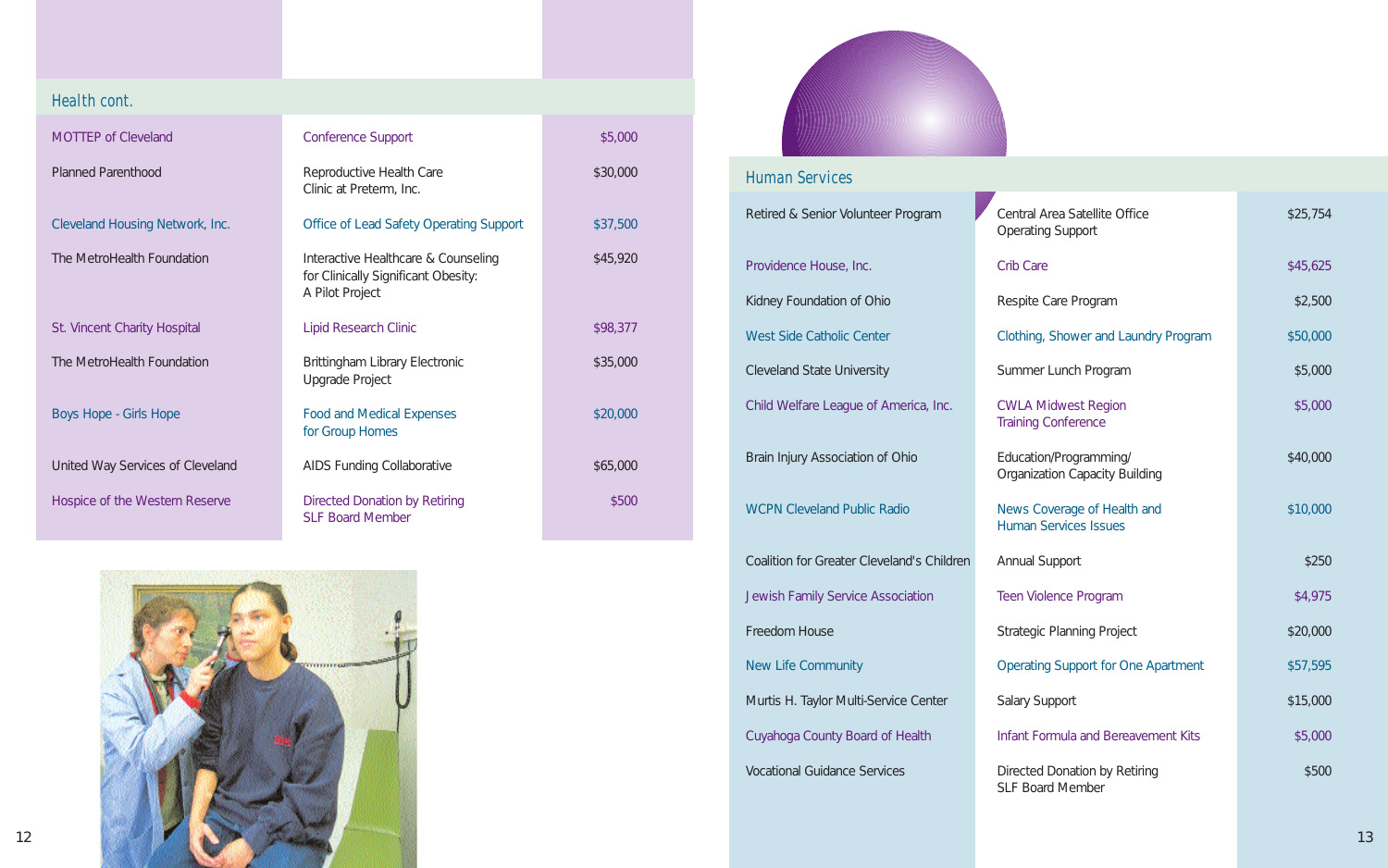### THE ALS ASSOCIATION Northeast Ohio Chapter

## THE FREE CLINIC of Greater Cleveland

### Giving voices back to persons

The community's link between the medically underserved and non-judgmental, quality health services

For more than three decades, the Free Clinic has provided a safety net for the uninsured of Greater Cleveland. Its patients, who are responsible for more than 20,000 visits to the clinic annually, are a mix of African Americans, Caucasians, and Hispanics, men and women, from teenagers to seniors. Virtually all (95 percent) are without health coverage although three-fourths are employed. While other free clinics across the country succumbed to the financial crises of the 1980s, the Cleveland Free Clinic has grown steadily, expanding services and balancing its budget with a 40-60 mix of federal and private funding. Its growth has been so dramatic, in fact, that a major capital expansion of the Euclid Avenue facility was recently completed.

Services include **medical care** (Adult Primary Care Clinic, Teen Clinic, and Women's Clinic), **HIV prevention and treatment services, mental health and substance abuse treatment** (substance abuse counseling, domestic abuse groups for victims and batterers, and individual counseling), the **Together Hotline** which provides nightly telephone crisis intervention and referral services; an **adult dental emergency clinic, community outreach** (a teen theatre troupe and a family counseling service), and a **legal clinic** offering telephone legal advice and referral service.

> In 2001, Saint Luke's Foundation awarded \$100,000 to support the Free Clinic's medical services.

Committed to providing cost-effective, quality care, free of charge to the underserved, and to promoting positive change in the health care system, the Free Clinic addresses this mission by:

• maximizing the use of more than 600 volunteers and in-kind and reduced-cost services from area medical institutions to provide \$5 in services for every \$1 dollar received; and

"The Free Clinic represents the best values of our society." –Donald J. Messinger, Esq., Trustee

with ALS Amyotrophic lateral sclerosis (ALS), commonly known as Lou Gehrig's Disease, is a fatal neurological disease which attacks the muscles, including those that control speech, but not the mind. As patients become increasingly incapacitated, communication is critically important. Fortunately, advancing technology has produced augmentative communication devices that can compensate for the muscular loss and give back the patient's voice. **P**

To increase access to this equipment, the Saint Luke's Foundation provided \$19,750 to the ALS Association in 2001 for the Grace Walsh Communication Device Program. A wide range of communication devices–from simple low-tech units to computerized speech synthesizers–is now available on loan for as long as they are needed. Patients are evaluated by a speech pathologist, their needs are matched with appropriate devices, and ALS Association staff members provide in-home training and follow-up. The program was initiated with contributions from the family of an ALS patient, Grace Walsh, who died in 1978.

> • assuming a pro-active role in the continuing debate over health reform by supporting patients' advocacy for broader access to services and by providing training opportunities for students from area universities who are preparing for health care careers. "The people at the Free Clinic have helped us so much. . . . They have treated us like individuals pay ing top dollar for counseling a a private practice. We could never have worked out the problem by ourselves." -Mother of a Mental Health Clinic patient

The Northeast Ohio Chapter, which seeks to maximize the quality of life for individuals with ALS and their families, provides direct services and support, disseminates medical information, funds national research, educates medical and allied health professionals, and promotes awareness of ALS. Services, in addition to the Communication Device Program, include support groups, nursing consultation, a medical equipment loan bank, in-home respite care, a lending library, and caregiver training workshops.

> More than 5,000 individuals, including about 100 in Northeast Ohio–most of them between 40 and 70 years of age–are diagnosed with ALS every year. The average life expectancy after diagnosis is two to five years.

"I can't tell you how much it means to be able to talk to my grandchildren again. The lightwriter has ended my isolation, and I thank you for that!"

—ALS patient

"We are truly on the verge of exciting discoveries. . . . There is no question about whether the cause of ALS will be found; it is only a question of when."

— Hiroshi Mitsumoto, MD, Cleveland Clinic ALSA Clinic











During 2001, 30 people were able to 'speak' to their loved ones because of the Grace Walsh Communication Device Program.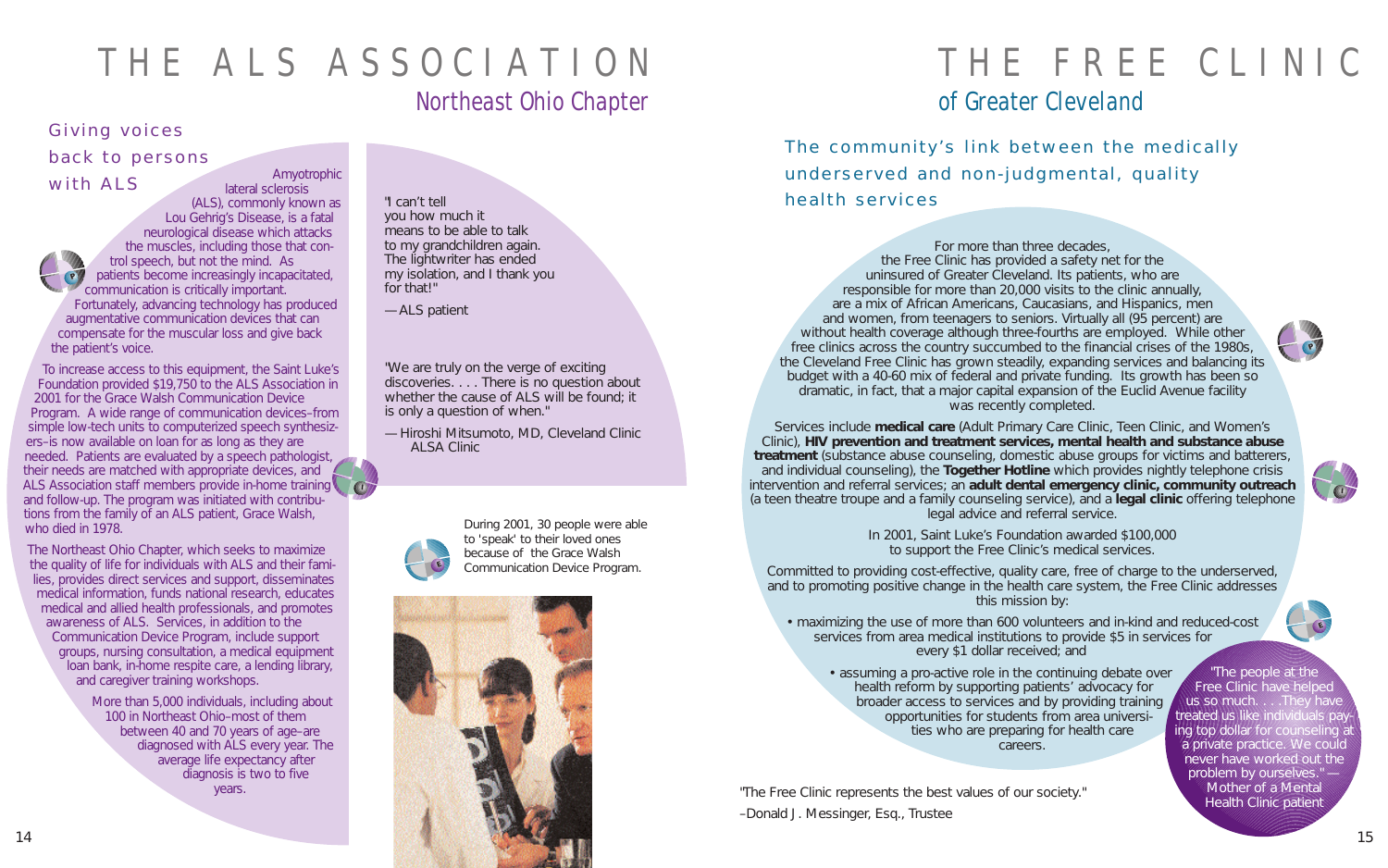When homelessness, serious illness, addiction, or domestic violence places a family in crisis, young children are the most vulnerable victims. For more than 200 of these children, from birth to age 5, Providence House provides a safe and loving home for up to 60 days while parents or caregivers resolve the family crisis. An additional 100 children are served by the crisis day care program.

In 2001, a grant of \$45,625 to the Providence House "Fund a Crib" Project from the Saint Luke's Foundation supported one of the eleven cribs for infants. Costs include 24-hour residential care, food, clothing, and medical care as needed for at least six infants (newborns to 18 months of age).

Ohio's first and only licensed crisis nursery for infants and toddlers, Providence House has been serving children at risk of abuse, neglect, abandonment, or homelessness for more than two decades. In addition to the residential and crisis day care programs, Providence House is launching a Child Advocacy Program that will follow children for two years after they leave residential care. Children are referred by more than 40 community partner agencies, including hospitals, drug treatment centers, and women's shelters. Providence House focuses on the children's needs while the referring agency works with the parent or caregiver to resolve the family crisis. The ultimate goal is to place a healthy, healed, thriving child into a safe family environment.

Providence House is a non-profit, non-denominational ministry funded solely by contributions from individuals, companies, and foundations.

Valerie arrived at New Life Community with two young children and shattered dreams. Although she is a certified dressmaker and tailor, she had been jobless and homeless for nearly a year. After less than a month in the NLC "self-sufficiency boot camp," she was back on track, confident, and focused on the future.



Like the other 13 families in NLC's transitional housing apartments, Valerie is also focused on the immediate challenge of completing the intensive empowerment curriculum–life skills, money management and budgeting, GED preparation, job readiness and job search skills–and on finding a job and permanent housing. Meanwhile, her children (11 and 9 years old) are attending school regularly and receiving homework assistance and computer instruction in the NLC Children's Program. Residents also receive needed health care, recovery support, and referrals to other sources of help.

A 2001 grant of \$57,595 from the Saint Luke's Foundation provides comprehensive services of the NLC program to three families occupying one of the 14 apartments over a year's time.

Operating in the remodeled St. Cecilia elementary school in Mt. Pleasant, New Life Community has served 361 homeless/jobless families since its start in 1990. In 2001, 70 percent completed the program, and all of those who did so had fulltime jobs when they moved out. Most (95 percent) moved to permanent housing. Although they arrived penniless and in debt, graduating families saved an average of \$1,446 during their stay, enough to cover the security deposit and first month's rent on their new housing unit. NLC receives referrals from more than 50 different agencies in Northeast Ohio and networks with many more to secure needed services and household goods for participants. **E**

## NEW LIFE COMMUNITY

NLC

A "self-sufficiency boot camp" and a bridge to the future for homeless, jobless families . . .



"Showing children who are living in fear, hunger, or violence that love doesn't hurt and hugs do happen . . ."

"I had shattered dreams but now I'm back on track. New Life has given me confidence to pursue what I no longer thought I had in me."

"Thanks so much for taking care of Jamie while I had my surgery. Thank you for helping me when I had nowhere else to turn."

—A grateful parent

## PROVIDENCE HOUSE, INC. A Crisis Nursery



**E**



Founded by a Christian prayer and mission group, New Life Community seeks to help homeless and jobless families achieve lasting self-sufficiency through transitional housing and job search services.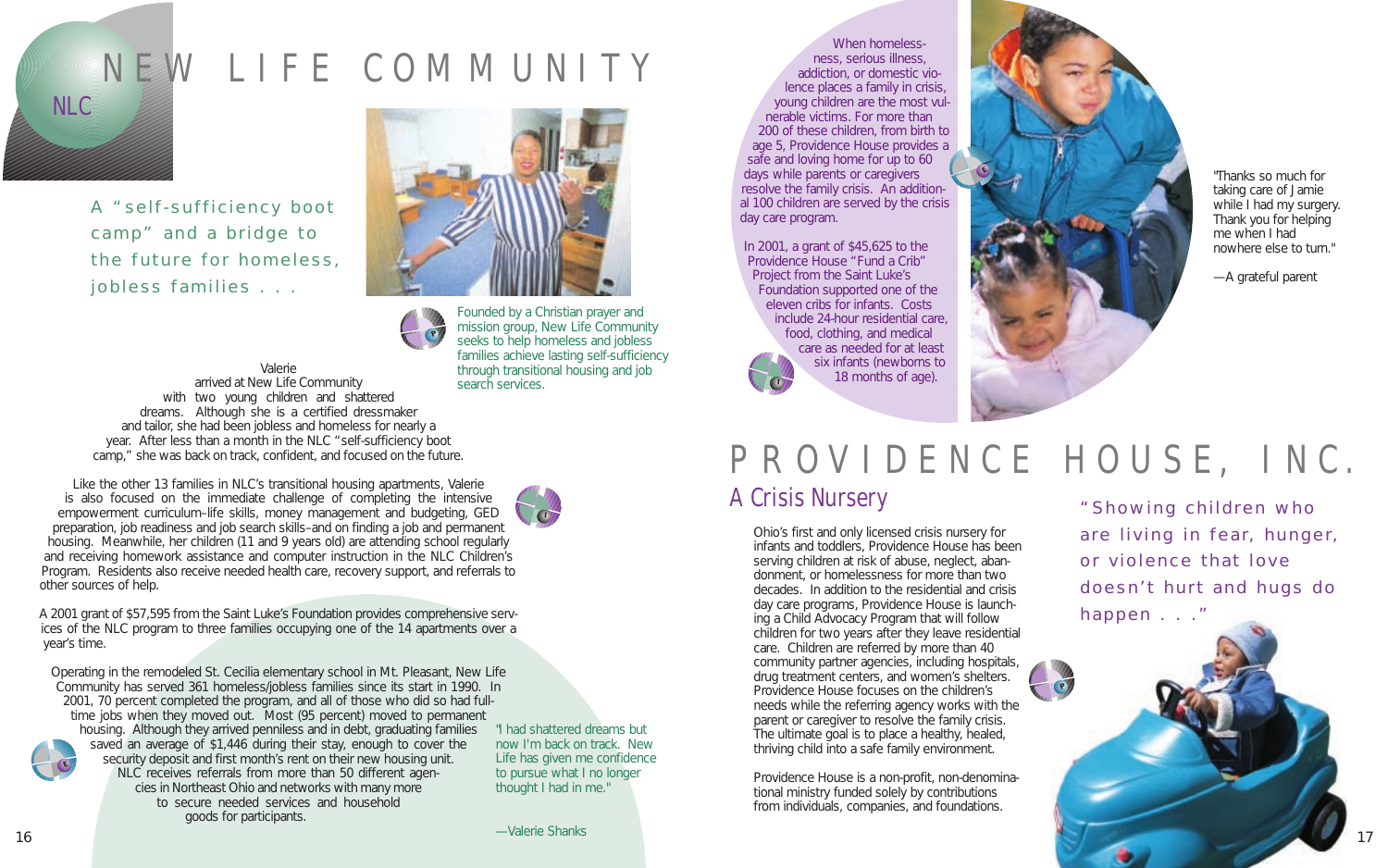Applicants must be either an organization designated as non-profit under Section 501(c)(3) of the Internal Revenue Code or a governmental unit or agency.

### The Foundation does not fund:

- Private foundations
- Individuals
- Religious organizations for religious purposes
- Projects outside the City of Cleveland that do not directly benefit Cleveland residents
- Capital campaigns
- Fund-raising events
- Endowment funds
- Biomedical research
- Debt retirement
- Lobbying

#### What is the time frame for grant submissions? Each grant cycle is six months in length, with proposals due 4-1/2 months in advance of the Board meeting and the LOI due six weeks in advance of the proposal deadline.

Applicants submit a two- to three-page letter to allow staff to determine whether the proposed project is within the Foundation's areas of interest. This letter should summarize the problem to be addressed, the proposed activities, amount requested, anticipated outcomes, and the organizational capabilities of the grant-seeking agency and its contact person.

> Further information on the grantmaking process is available on the Foundation's web site and in a brochure available from the Foundation office.

| Submit LOI by: | Submit Proposal by: | For Funding by: |
|----------------|---------------------|-----------------|
| December 1     | January 15          | June 1          |
| March 1        | April 15            | September 1     |
| June 1         | July 15             | December 1      |
| September 1    | October 15          | March 1         |

The LOI may be submitted electronically via the Foundation's web site (http://stlukesfoundcleveland.org) or by email to Leah Gary Shaikh, Senior Program Officer, at lgs4@po.cwru.edu . For mail submissions, send two copies to Ms. Shaikh at the Saint Luke's Foundation of Cleveland, Ohio, Allen Memorial Medical Library, 11000 Euclid Avenue, Suite 312, Cleveland, OH 44106-1799.

How to apply for a grant Applying for a grant from the Saint Luke's Foundation is a three-step process:

## THE SAINT LUKE'S FOUNDATION

### Application Process

If the proposed project is determined to be within the Foundation's fields of interest, a site visit is scheduled to establish a partnership between the Foundation and the applicant. The applicant provides an in-depth description of the agency and the proposed project, and the Foundation staff determines whether to request a full proposal for funding consideration. The Foundation does not consider unsolicited proposals.

### 1 – The Letter of Inquiry (LOI)

### 2 – The Site Visit

Foundation staff are available to assist organizations throughout the proposal preparation process. Proposals are reviewed by program staff, the Board of Trustees Grants Review Committee, and the full Board. The Board makes the funding decisions at its quarterly meetings.

### Who can apply?

### 3 – Proposal Submission and Review